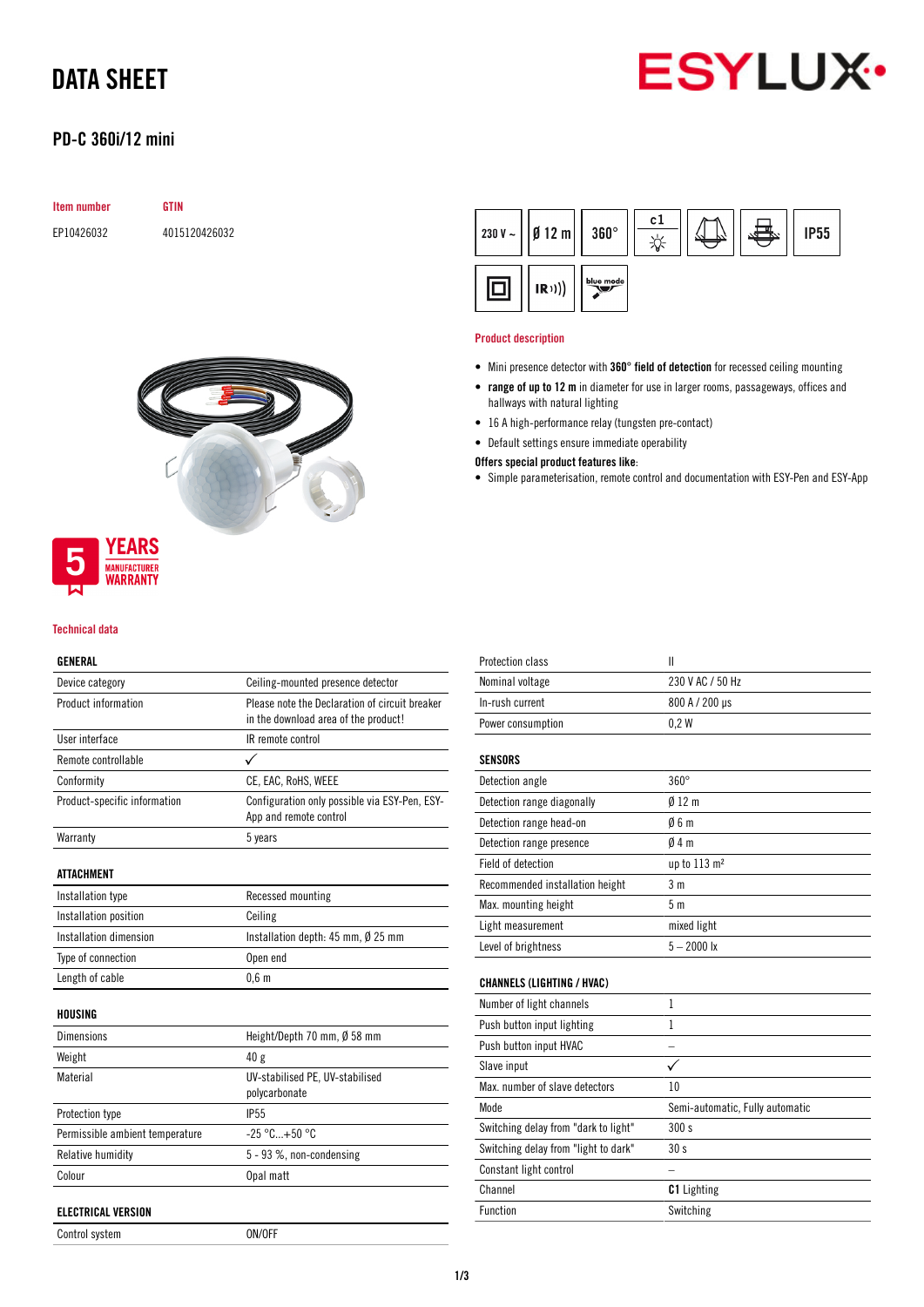# DATA SHEET



### PD-C 360i/12 mini

| Item number        | <b>GTIN</b>   |                                                                                                |                       |                                  |
|--------------------|---------------|------------------------------------------------------------------------------------------------|-----------------------|----------------------------------|
| EP10426032         | 4015120426032 |                                                                                                |                       |                                  |
| Switching capacity |               | 230 V/50 Hz, 16 AX<br>2300 W/10 A (cos phi = 1)<br>1150 VA/5 A (cos phi = $0.5$ )<br>600 W LED | Push button input     |                                  |
|                    |               |                                                                                                | Impulse feature       |                                  |
|                    |               |                                                                                                | Switch-off delay time | 60 s15 min (adjustable in steps) |
| Switch contact     |               | make contact / non-floating                                                                    |                       |                                  |

#### Accessories

| <b>Product designation</b>           | <b>GTIN</b>   |
|--------------------------------------|---------------|
| Adapter                              |               |
| COMPACT MINI SPOTLIGHT ADAPTER 51/25 | 4015120426391 |
| Electrical accessories               |               |
| <b>CURRENT LIMITING MODULE 230V</b>  | 4015120426353 |
| FILTER 230 V                         | 4015120426988 |
| Remote control                       |               |
| ESY-Pen                              | 4015120425356 |
| REMOTE CONTROL MDI/PDI               | 4015120425509 |
|                                      |               |

| <b>Scale drawing</b>                                                               | <b>Field of detections</b> | <b>Detection range</b>           |                 |
|------------------------------------------------------------------------------------|----------------------------|----------------------------------|-----------------|
| $25 \text{ mm}$                                                                    |                            | Diagonally (A)                   | $Ø$ 12 m        |
| $\overline{\phantom{a}}$<br>$\overline{\phantom{0}}$<br>$45 \text{ mm}$<br>$25$ mm |                            | $\blacksquare$ Frontal (B)       | $\emptyset$ 6 m |
| 58 mm                                                                              | $360^\circ$                | $\blacksquare$ Presence area (C) | $\emptyset$ 4 m |